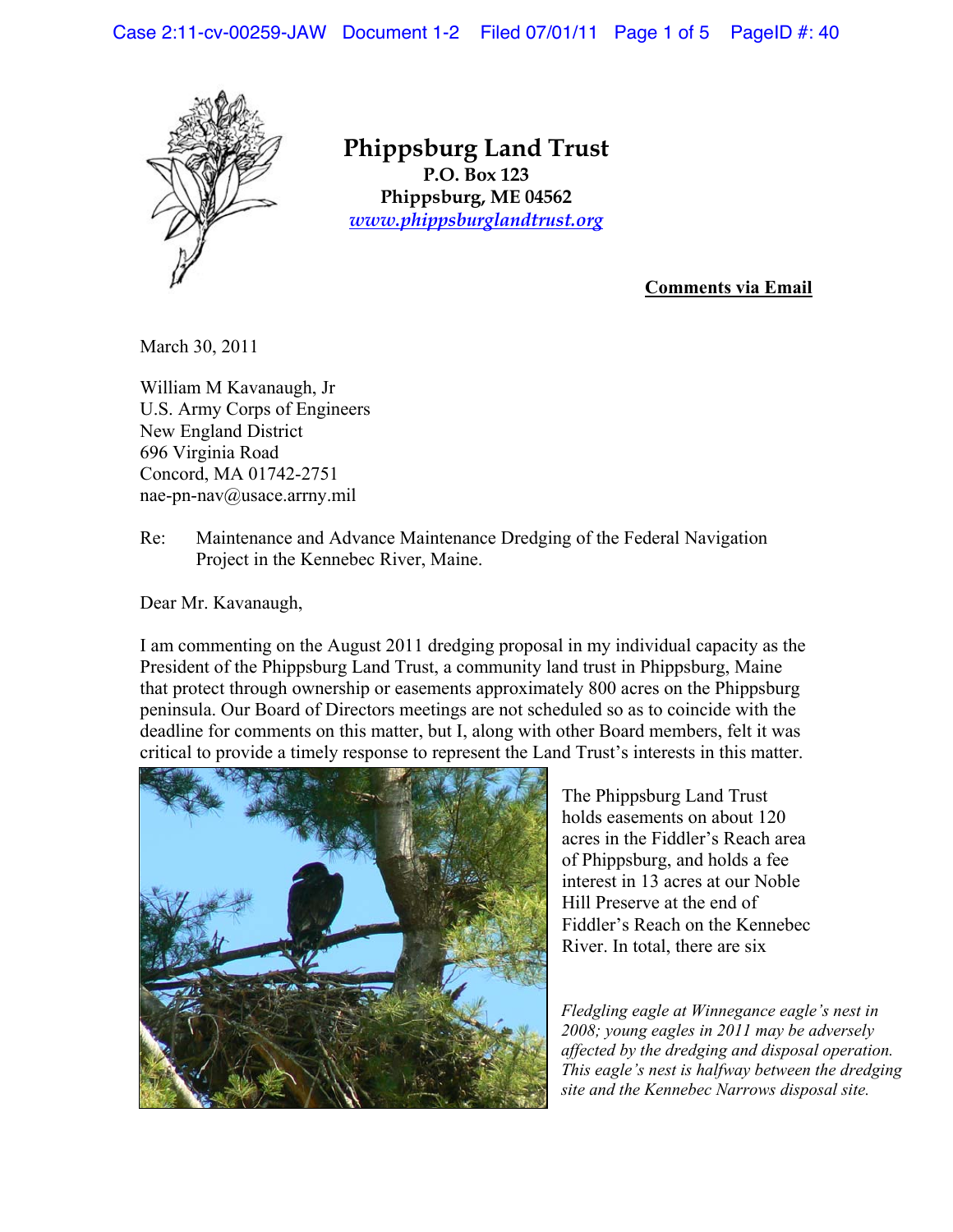Phippsburg Land Trust preserves at Fiddler's Reach that are potentially affected by the proposed dredging and disposal activity at Bluff Head.

We also hold fee interest in approximate 10 acres at Cox's Head, an area potentially affected by the dredging and disposal activity planned for the mouth of the River. We are very concerned with the environmental and recreational impacts of the proposed dredging and disposal in August of 2011.

## x **Disposal at Bluff Head (the Kennebec Narrows)**

Disposal of dredged material at Bluff Head will directly and immediately affect the environmental health of the Phippsburg Land Trust's Greenleaf Preserve, which sits directly to the south of the proposed disposal area at Bluff Head. The northern portion of the marshy wetlands at this site can be seen to have additional area when aerial images from 1997 and 2011 are compared. Moreover, there appears to be new shoaling offshore from this marsh, potentially caused by dredging spoils; the draft

ACE environmental report appears to provide only cursory review of these changes and declines to provide any insight into their environmental



*View from the Noble Hill Preserve at Fiddler's Reach, looking towards the disposal area. Enjoyment of this preserve will be greatly diminished by the dredging and disposal operation.* 

impact. This area was measured as having been smothered in a five foot overburden layer one month after disposal in 1981, and yet no assessment has been done regarding the environmental consequences of this for the plants and animal life of this federally documented wetland area.

As reported by Dot Kelly, a nearby neighbor to the Phippsburg Land Trust's Greenleaf Preserve, there was both an immediate and persistent deposit – presumably of silt from the dredged materials, but of unknown makeup – that has been found on this marsh and wetlands since the dredging in 2009. No studies have been prepared to date regarding the makeup of this silty coating, nor its impact on wetlands plant and wildlife. At a minimum, such studies should be performed before any further disposal happens in the Kennebec Narrows (Bluff Head) site.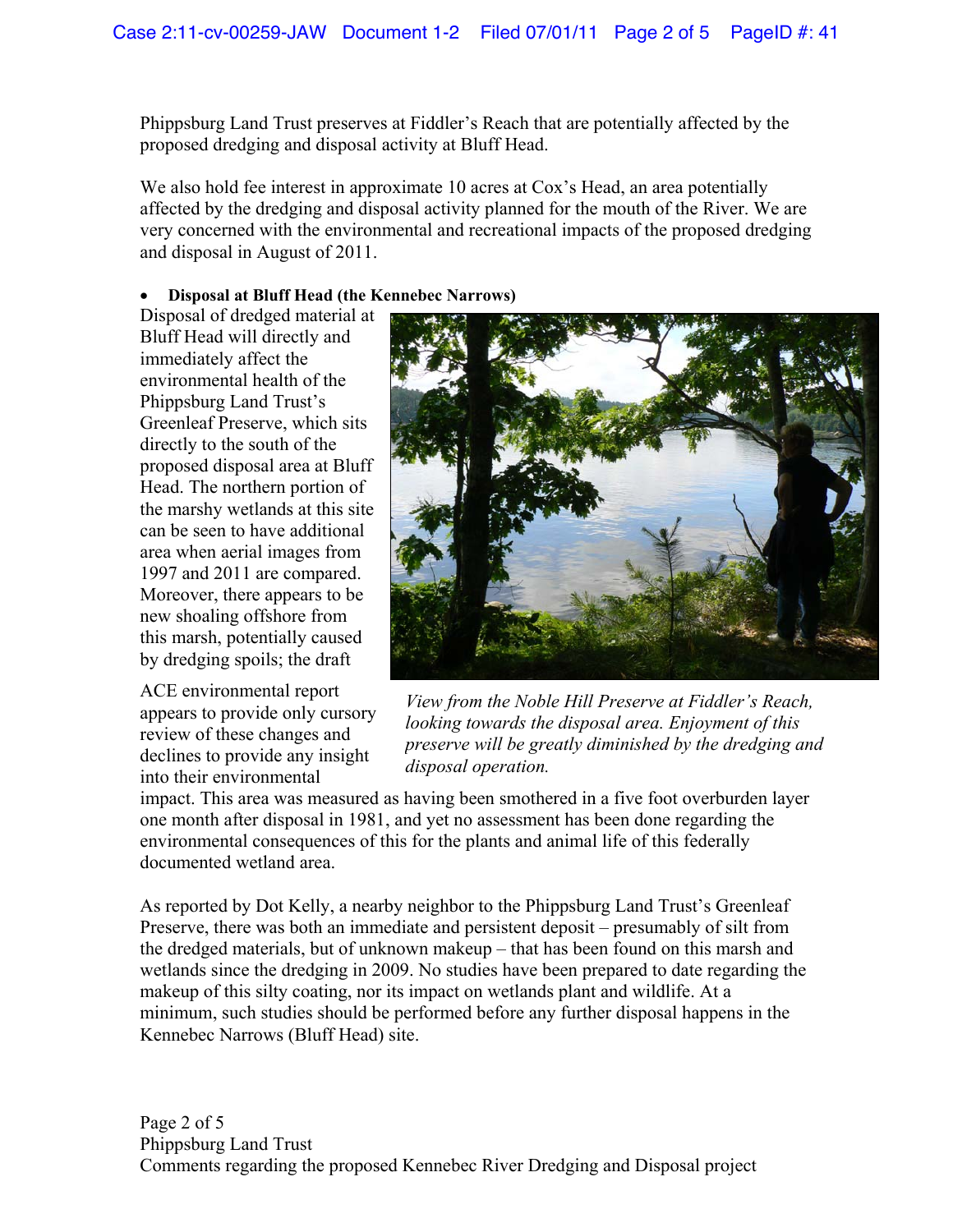

*View down river from the Greenleaf Preserve in Fiddler's Reach. This preserve would be the most significantly affected by the dredging operation.* 

Moreover, the dredging and disposal proposed will be a full time, noisy and industrial process. This will destroy the serenity and beauty that visitors to Phippsburg Land Trust preserves seek. The dredging and disposal will drive wildlife from the river and the adjoining shores, potentially damage wetland plants and animals, and disrupt the enjoyment of visitors to Phippsburg Land Trust. It should not be approved for the August time frame, when it will be maximally destructive.

x **Dredging at the mouth of the Kennebec (Popham)** 

The Wilbur Preserve at Cox's Head is the newest preserve of the Phippsburg Land Trust. This 10-acre preserve encompasses a high peak, used during the Revolutionary War as a lookout, and in the War of 1812 as a garrison for soldiers. Views from the summit are panoramic. However, the proposed dredging in August will transform these serene views of circling hawks and Fort Popham to a noisy, industrial, and destructive process, during the months that the Phippsburg Land Trust preserves are most widely used by the public.

## **Other Phippsburg Land Trust Concerns**

The Phippsburg Land Trust shares concerns raised by the Phippsburg Shellfish Committee, our neighbor Dot Kelly, and the Phippsburg Commenters and incorporates these comments by reference.

The proposed timing for the dredging will cause immense hardship in Phippsburg. The economic impact on those who work in the recreational fishing and tourism economy in Phippsburg will be significant. Lobstermen who routinely fish off Jackknife Ledge will be displaced at minimum; traps, equipment and the lobsters themselves may also be damaged or destroyed. Most significantly, the prospect of a month or longer closure of the Kennebec River shellfish flats will be a devastating economic loss for the 40 Phippsburg families that depend on income derived from a commercial shellfish harvesting license. The vast majority of our shellfish are harvested in Kennebec River flats, and the majority of the



*View of Fort Popham and the Atkins Bay shellfish flats from the summit of Cox's Head. These flats are among the most productive shellfish flats in Phippsburg.* 

Page 3 of 5 Phippsburg Land Trust Comments regarding the proposed Kennebec River Dredging and Disposal project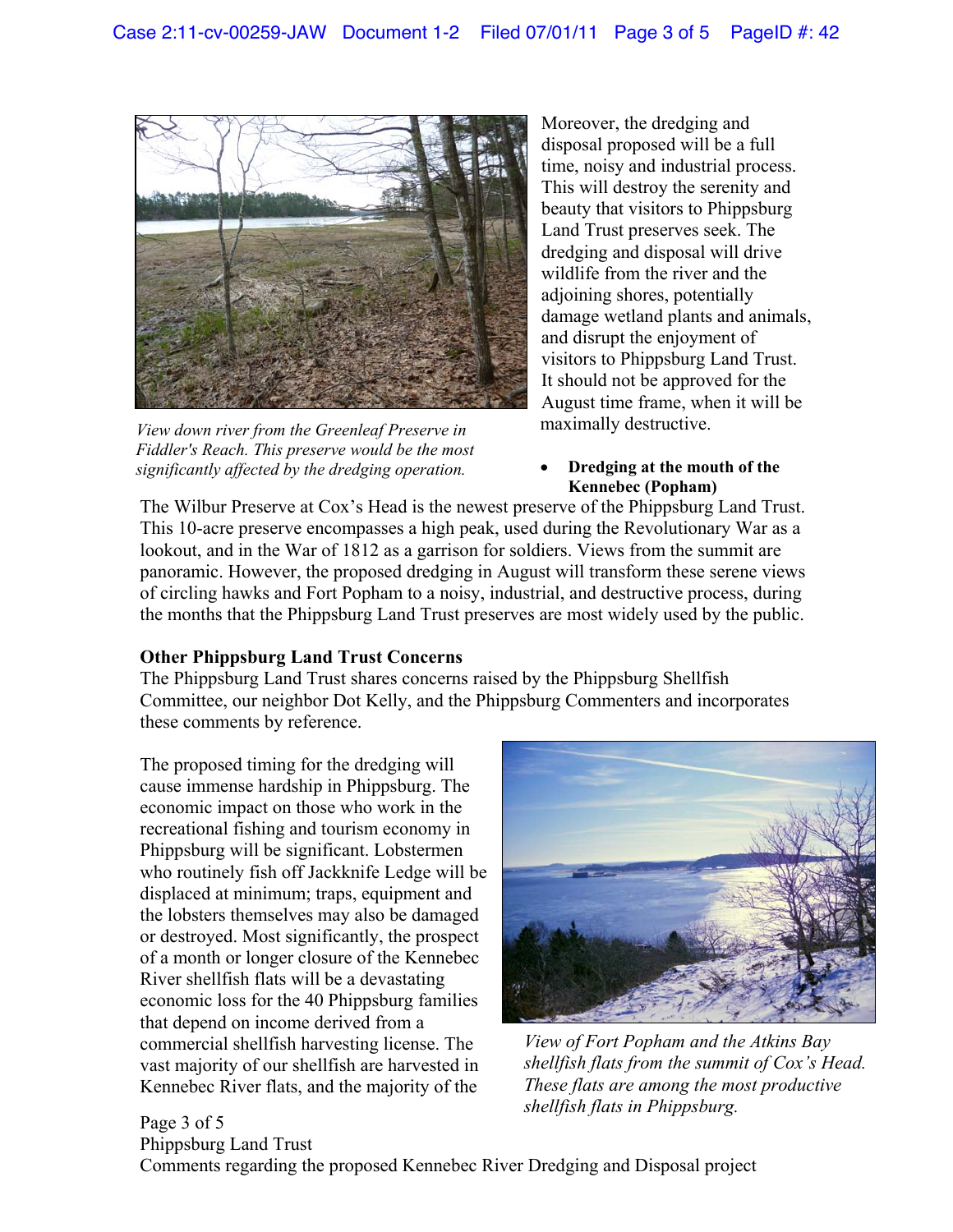year's catch – and the year's profits – are in July, August and early September. The Corps proposal is likely to require a shutdown of the shellfish flats at their peak valuation for the year. Summer in Maine is a short season at the best of times; the Army Corps of Engineers proposal will have economic impacts in Phippsburg, Georgetown and Arrowsic, but also in the surrounding communities that rely on tourism and the local fisheries to thrive.

The proposed dredging and disposal protocols are clearly inadequately studied in light of the regulations that apply to these waters, these wetlands, and these fisheries. Either no or inadequate studies have been performed to understand any number of the complex factors at play in this estuarine and marine system. Issues that must be addressed in order to permit dredging and disposal include:

- The impact of the turbidity and sediment deposits caused by dredging on the marine life of the Kennebec, particularly on the survival and the potential contamination of shellfish. Are industrial contaminants present in the Kennebec River bed, and does dredging and disposal cause these contaminants to adversely affect clams and other filter-feeding shellfish?
- $\bullet$  The suitability of the Kennebec Narrows as a disposal site, based on its physical characteristics, and the impacts of disposed materials on the surrounding area, which includes marshes and wetlands.
- The impact of a summer dredging and disposal operation on marine and estuarine birds, mammals, fish, and plants, particular the juveniles of each species, uniquely at risk due to the timing of the proposed activity. The Kennebec River and the mouth of the Kennebec are crucial travel lanes to both rare species, such as the short-nose sturgeon, and important "indicator" species, upon whom the health of the entire ecosystem depends, such as alewives and shad.
- Development of a more complete understanding of the sediment circulation system that affects the Kennebec River and the Popham Beach/Small Point complex. There are indications that deposits at Jackknife Ledge, for example, may be influencing the dynamics of the Morse River system. But no study has been performed to determine such an impact. The area at Doubling Point has not required dredging in the past nine years, despite an anticipated need every few years by the BIW and the Navy. Developing a more complete understanding of the forces that impact the shifting sands under the Kennebec might well allow the Corps to develop practical and less expensive ways to manage the navigation channel, with much less negative environmental impact.

Past dredging and disposal has had minimal effects on the interests of the Phippsburg Land Trust, and on the sensitive environmental areas of the River, because it has occurred in winter, when recreational use of this area is at a minimum. November or December dredging, when the Kennebec River is already running at a higher-than-average flow, would seem likely to allow the sediment and debris stirred up by dredging to be quickly cleared by the river's flow. Moreover, the negative economic impact of the dredging and disposal would be vastly lessened. The worst possible time to dredge the Kennebec River is late summer, when the river's flow tends to be at its slowest, and when our tourism and fisheries industries are at their peak.

I am aware that the SPRUANCE has recently navigated the River as part of its sea trials; it seems logical that a similar navigation in September of 201l, perhaps with the

Page 4 of 5 Phippsburg Land Trust Comments regarding the proposed Kennebec River Dredging and Disposal project